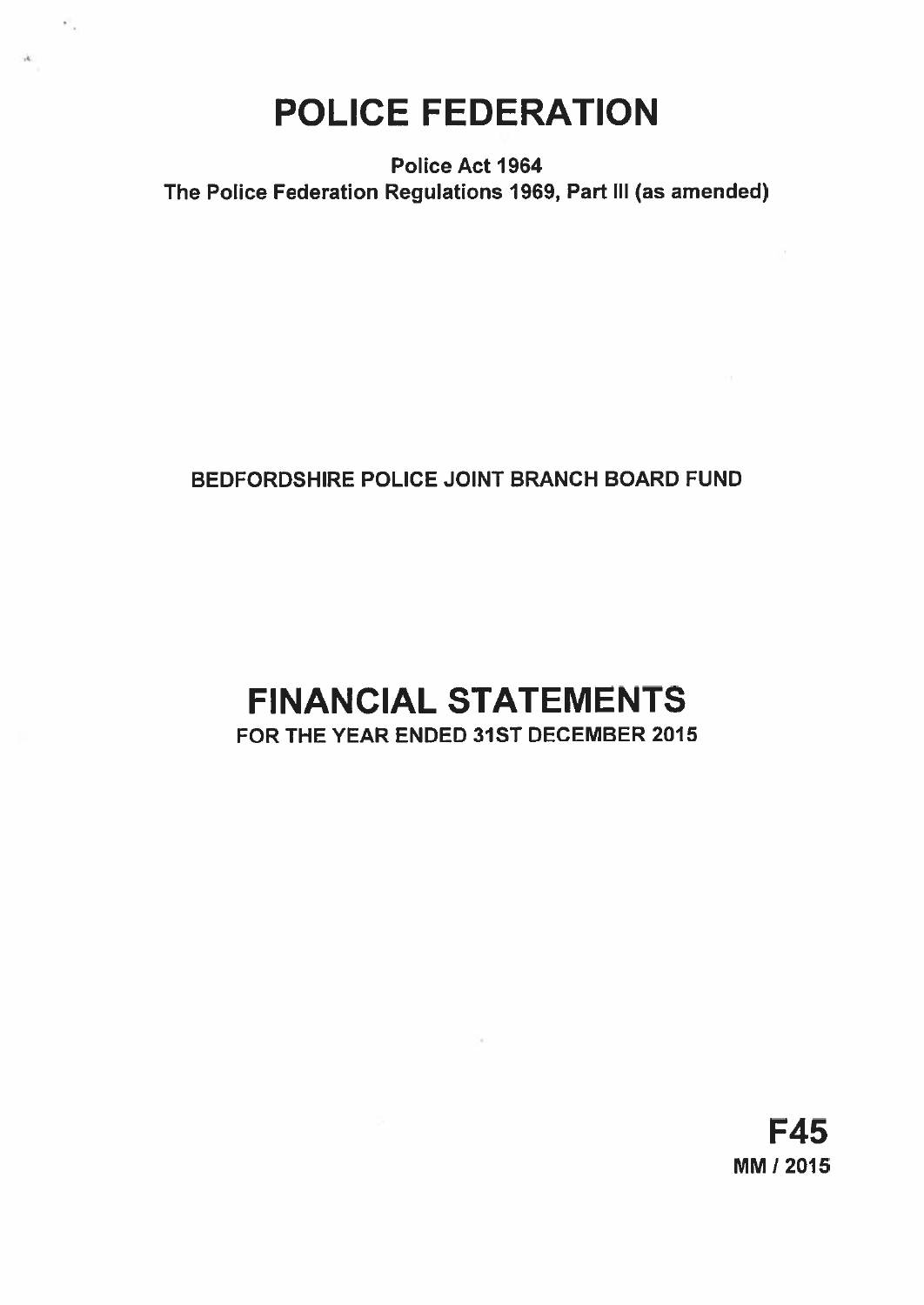# BEDFORDSHIRE POLICE JOINT BRANCH BOARD FUND

 $\mathcal{F}_{\mathcal{A}}$ 

# YEAR ENDED 31ST DECEMBER 2015

| <b>CHAIRMAN</b>  | Mr Jim Mallen<br><b>Bedfordshire Police Federation</b><br>217 Bedford Road<br>Kempston<br><b>Bedfordshire</b><br><b>MK42 8DA</b>                       |
|------------------|--------------------------------------------------------------------------------------------------------------------------------------------------------|
| <b>SECRETARY</b> | Ms Emma Carter<br><b>Bedfordshire Police Federation</b><br>217 Bedford Road<br>Kempston<br><b>Bedfordshire</b><br><b>MK42 8DA</b>                      |
| <b>TREASURER</b> | Ms Emma Carter<br><b>Bedfordshire Police Federation</b><br>217 Bedford Road<br>Kempston<br>Bedfordshire<br><b>MK42 8DA</b>                             |
| <b>AUDITORS</b>  | George Hay & Company<br><b>Chartered Accountants,</b><br><b>Statutory Auditors,</b><br>83 Cambridge Street<br>Pimlico<br>London<br>SW1V <sub>4PS</sub> |
| <b>TRUSTEES</b>  | Mr Stephen Bozward<br><b>Bedfordshire Police Federation</b><br>217 Bedford Road<br>Kempston<br><b>Bedfordshire</b><br><b>MK42 8DA</b>                  |
|                  | Mr Steve Andrews<br><b>Bedfordshire Police Federation</b><br>217 Bedford Road<br>Kempston<br>Bedfordshire<br><b>MK42 8DA</b>                           |
|                  | Mr Jeff Carter<br><b>Bedfordshire Police Federation</b><br>217 Bedford Road<br>Kempston<br><b>Bedfordshire</b><br><b>MK42 8DA</b>                      |

## SHOW NAMES AND ADDRESSES OF ABOVE OFFICIALS AND QUALIFICATIONS OF AUDITORS

 $\sim$ 

 $\bar{\nu}$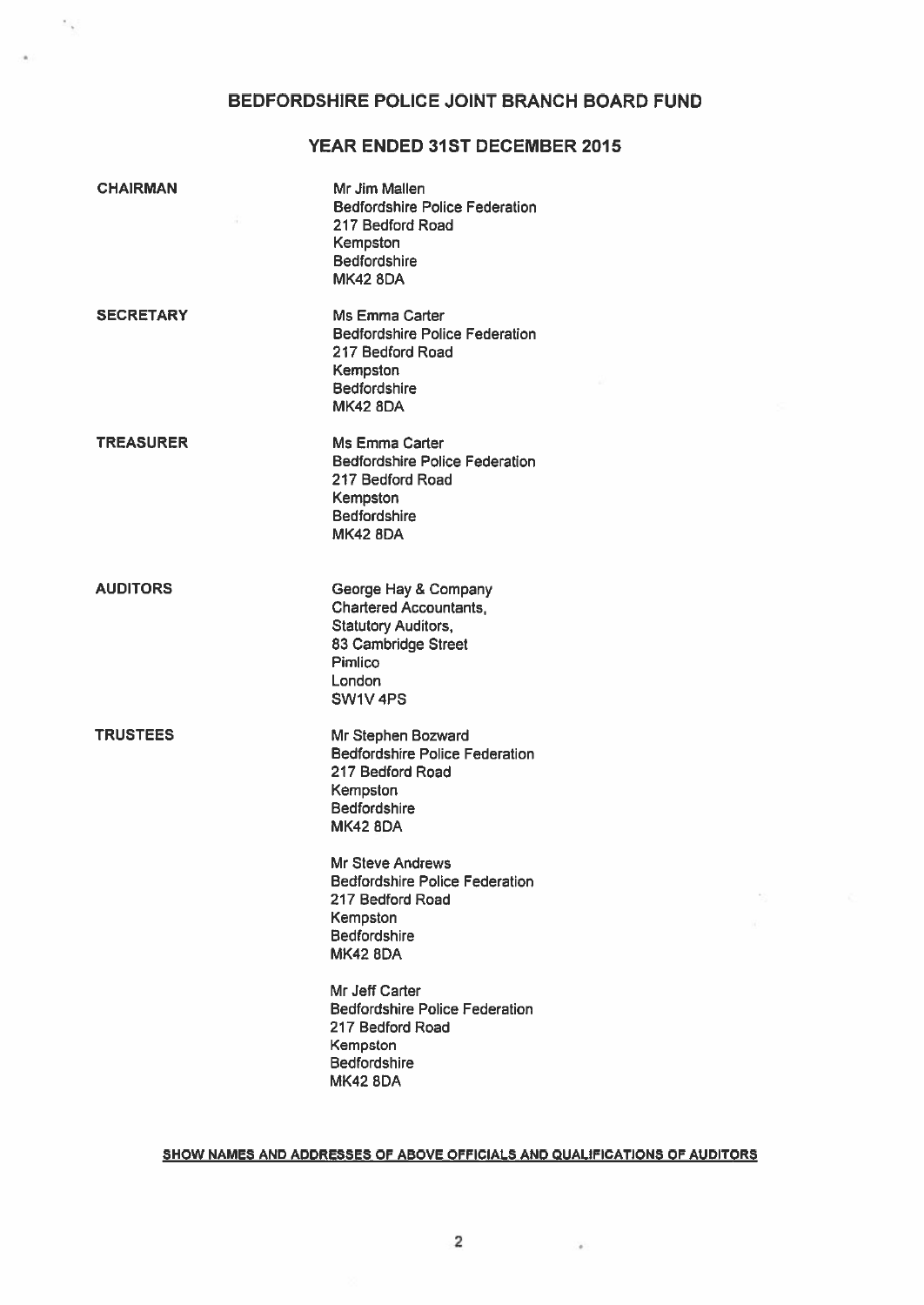## INDEPENDENT AUDITOR'S REPORT TO THE MEMBERS OF BEDFORDSHIRE POLICE JOINT BRANCH BOARD FUND

We have audited the financial statements of the Bedfordshire Police Joint Branch Board Fund for the year ended 31st December 2015, which comprise the Income and Expenditure Account, the Balance Sheet, and the related notes. The financial statements have been prepared under the requirements of the Police Federation Regulations and Fund Rules.

This repor<sup>t</sup> is made solely to the Fund's members, as <sup>a</sup> body. Our audit work has been undertaken so that we might state to the Fund's members those matters we are required to state to them in an auditor's repor<sup>t</sup> and for no other purpose. To the fullest extent permitted by law, we do not accep<sup>t</sup> or assume responsibility to anyone other than the Fund and the Fund's members as <sup>a</sup> body, for our audit work, for this report, or for the opinions we have formed.

## Respective responsibilities of the managemen<sup>t</sup> committee and auditors

As explained more fully in the Statement of Management Committee's Responsibilities set out in the notes to the financial statements the managemen<sup>t</sup> committee are responsible for the preparation of the financial statements and for being satisfied that they fairly reflect the state of the Fund's affairs as at 31st December 2015 and of its results for the year then ended.

Our responsibility is to audit and express an opinion on the financial statements in accordance with applicable law and International Standards on Auditing (UK and Ireland). Those standards require us to comply with the Auditing Practices Board's Ethical Standards for Auditors.

## Scope of the audit of the financial statements

An audit involves obtaining evidence about the amounts and disclosures in the financial statements sufficient to <sup>g</sup>ive reasonable assurance that the financial statements are free from material misstatement, whether caused by fraud or error. This includes an assessment of: whether the accounting policies are appropriate to the Fund's circumstances and have been consistently applied and adequately disclosed; the reasonableness of significant accounting estimates made by the managemen<sup>t</sup> committee; and the overall presentation of the financial statements.

#### Opinion on financial statements

In our opinion the financial statements:

- fairly reflect the state of the Fund's affairs as at 31st December <sup>2015</sup> and of its results for the year then ended;
- have been properly prepare<sup>d</sup> in accordance with the measurement principles of United Kingdom Generally Accepted Accounting Practice; and
- have been prepare<sup>d</sup> in accordance with the Police Federation Regulations and Fund Rules.

#### Other Matters

The financial statements for the year ended 31st December <sup>2015</sup> include all funds raised for the purpose of the Joint Branch Board Fund in accordance with Regulation <sup>2</sup> Police Federation (Amendment) Regulations 2015.

 $\bigwedge^1$  borg  $|\psi|$ Signed: ... ... ... ... ... ... ... ...

George Hay & Company Chartered Accountants & Statutory Auditors 83 Cambridge Street Pimlico London SW1V 4PS **Dated:** 29th January 2016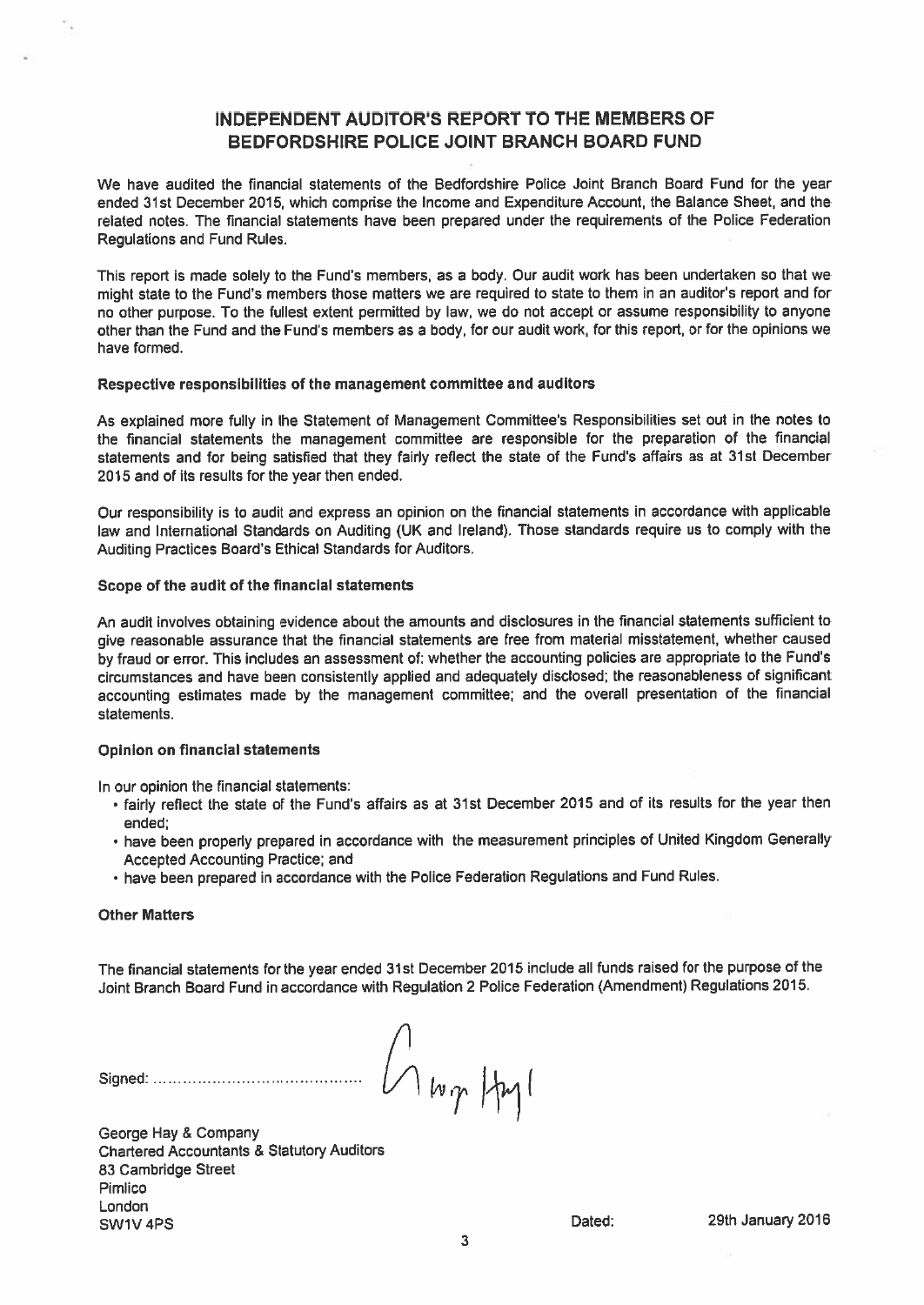# BEDFORDSHIRE POLICE JOINT BRANCH BOARD FUND INCOME AND EXPENDITURE ACCOUNT FOR THE YEAR ENDED 31ST DECEMBER 2015

đ.

| <b>INCOME</b>                                                                                                                                  | $(01.01.15 -$<br>31.03.15 | $(01.04.15 -$<br>31.12.15 | 2015         | 2014         |
|------------------------------------------------------------------------------------------------------------------------------------------------|---------------------------|---------------------------|--------------|--------------|
| <b>Weekly Subscriptions</b>                                                                                                                    |                           |                           |              |              |
| Constables                                                                                                                                     | 47,234                    | 140,879                   | 188,113      | 190,188      |
| Sergeants                                                                                                                                      | 10,747                    | 32,909                    | 43,656       | 44,950       |
| Inspectors                                                                                                                                     | 4,402                     | 13,596                    | 17,998       | 19,082       |
|                                                                                                                                                |                           |                           | 249,767      | 254,220      |
|                                                                                                                                                | $(01.01.15 -$             | $(01.04.15 -$             |              |              |
|                                                                                                                                                | 31.03.15                  | 31.12.15                  |              |              |
| Less: Payable to Central/Joint Committee                                                                                                       |                           |                           |              |              |
| Constables                                                                                                                                     | 33,064                    |                           | 33,064       | 133,132      |
| Sergeants                                                                                                                                      | 7,523                     |                           | 7,523        | 31,465       |
| Inspectors                                                                                                                                     | 3,081                     |                           | 3,081        | 13,357       |
| <b>Joint Central Committee</b>                                                                                                                 |                           | 131,169                   | 131,169      |              |
|                                                                                                                                                |                           |                           | 174,837      | 177,954      |
| <b>NET INCOME</b>                                                                                                                              |                           |                           | 74,930       | 76,266       |
| Less: ADMINISTRATIVE EXPENSES (Note 1)                                                                                                         |                           |                           | 103,058      | 117,628      |
| (DEFICIT) OF SUBSCRIPTION INCOME<br><b>OVER EXPENDITURE</b>                                                                                    |                           |                           | (28, 128)    | (41, 362)    |
| Add: Other Income - (Note 1.1)<br>To include all income as specified in Regulation 2c in the<br>Police Federation (Amendments) Regulation 2015 |                           |                           | 40,052       | 37,624       |
| SURPLUS / (DEFICIT) FOR THE YEAR<br><b>BEFORE GAINS / (LOSSES)</b>                                                                             |                           |                           | 11,924       | (3,738)      |
| Gains / (Losses) - (Note 1.2)                                                                                                                  |                           |                           |              |              |
| SURPLUS / (DEFICIT) FOR THE YEAR                                                                                                               |                           |                           | 11,924       | (3,738)      |
| <b>ACCUMULATED FUND BROUGHT FORWARD</b>                                                                                                        |                           |                           | 288,332      | 292,070      |
| <b>ACCUMULATED FUND CARRIED FORWARD</b>                                                                                                        |                           |                           | £<br>300,256 | £<br>288,332 |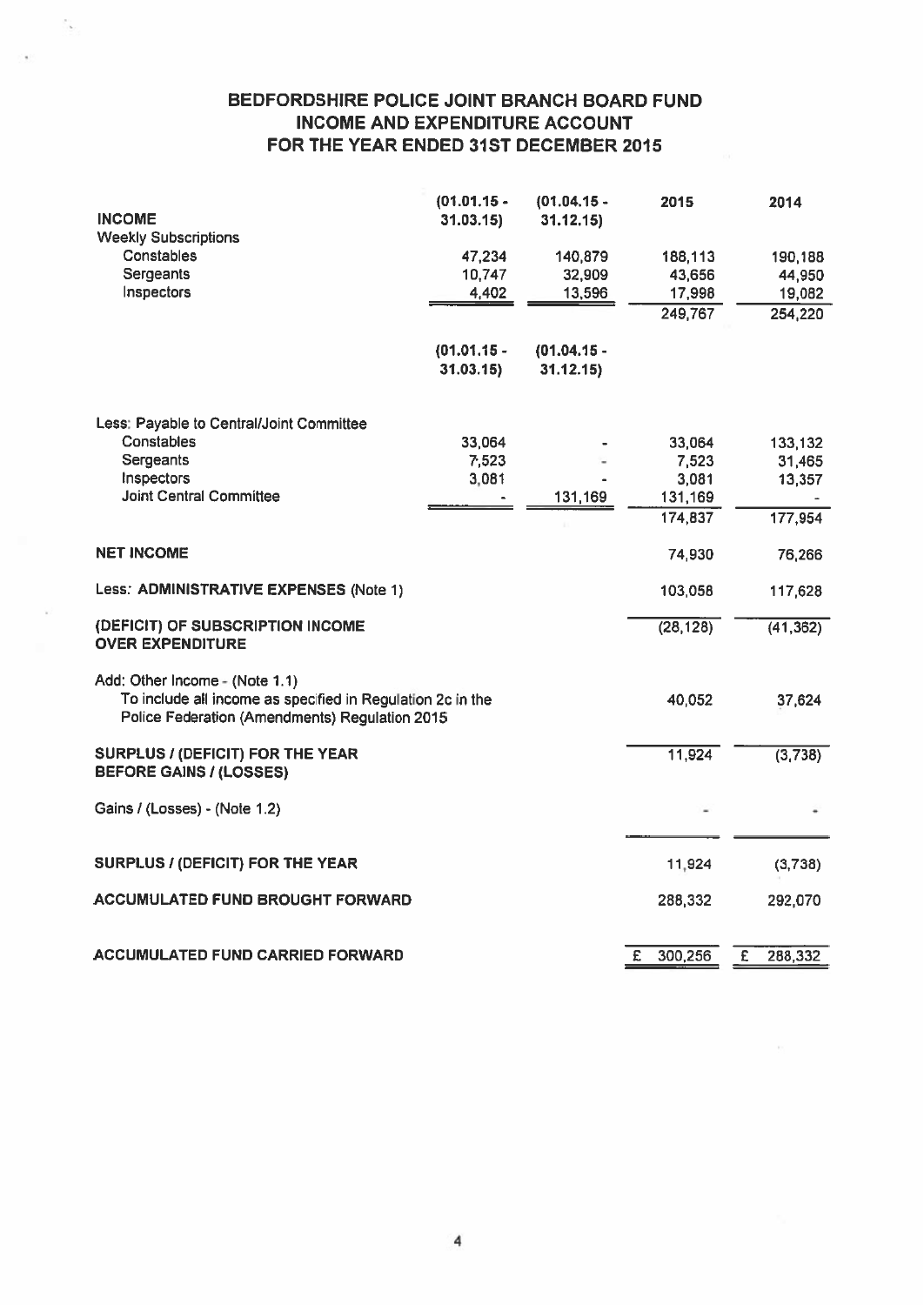# BEDFORDSHIRE POLICE JOINT BRANCH BOARD FUND BALANCE SHEET AS AT 31ST DECEMBER 2015

|                                                                             |         |                                            | 2015           |   |         |
|-----------------------------------------------------------------------------|---------|--------------------------------------------|----------------|---|---------|
|                                                                             | Cost    | Accumulated<br>Depreciation/<br>Impairment | Net Book Value |   | 2014    |
| <b>FIXED ASSETS</b>                                                         |         |                                            |                |   |         |
| <b>Furniture and Fittings</b>                                               | 5,229   | 5,163                                      | 66             |   | 82      |
| <b>Computer Equipment</b>                                                   | 2,832   | 2,832                                      |                |   |         |
| <b>Office Equipment</b>                                                     | 41,427  | 39,393                                     | 2,034          |   | 2,392   |
| Investments<br>Others - (Specify)                                           | 242,827 |                                            | 242,827        |   | 189,482 |
|                                                                             | 292,315 | 47,388                                     | 244,927        |   | 191,956 |
|                                                                             |         |                                            |                |   |         |
| <b>CURRENT ASSETS</b>                                                       |         |                                            |                |   |         |
| <b>Subscriptions Due</b>                                                    |         | 20,902                                     |                |   | 20,924  |
| Cash at Bank and in Hand                                                    |         | 68,238                                     |                |   | 80,753  |
| <b>Stock</b>                                                                |         | 4,950                                      |                |   | 6,512   |
| <b>Debtors</b>                                                              |         | 1,656                                      |                |   | 14,756  |
|                                                                             |         | 95,746                                     |                |   | 122,945 |
| Less:                                                                       |         |                                            |                |   |         |
| <b>CURRENT LIABILITIES</b>                                                  |         |                                            |                |   |         |
| Contributions due to Central Committees (Note 4)                            |         | 27,931                                     |                |   | 15,214  |
| <b>Corporation Tax</b>                                                      |         | 2,256                                      |                |   |         |
| <b>Sundry Accrued Expenses</b>                                              |         | 10,230                                     |                |   | 11,349  |
|                                                                             |         | 40,417                                     |                |   | 26,569  |
|                                                                             |         |                                            |                |   |         |
| <b>NET CURRENT ASSETS/(LIABILITIES)</b>                                     |         |                                            | 55,329         |   | 96,376  |
| TOTAL ASSETS LESS CURRENT LIABILITIES                                       |         |                                            | 300,256        |   | 288,332 |
| <b>CREDITORS: amounts falling due after more than one year</b><br>(Specify) |         |                                            |                |   |         |
|                                                                             |         |                                            |                |   |         |
| <b>NET ASSETS</b>                                                           |         |                                            | 300,256<br>£   | £ | 288,332 |
|                                                                             |         |                                            |                |   |         |
| <b>REPRESENTED BY</b>                                                       |         |                                            |                |   |         |
| <b>Accumulated Fund</b>                                                     |         |                                            | 300,256        |   | 288,332 |
| Other Reserves - (Specify)                                                  |         |                                            |                |   |         |
|                                                                             |         |                                            | 300,256<br>£   | £ | 288,332 |

We certify that we have fully complied with the Regulation <sup>2</sup> Police Federation (Amendment) Regulations <sup>2015</sup> and disclosed in the F45 all funds of which we are a beneficiary. We understand that failure to comply with this Regulation could be deemed a criminal and/or Police Disciplinary matter.

Signed.... Signed. ................. CHAIRMAN ................... TREASURER

Date accounts approved: 29th January 2016

t.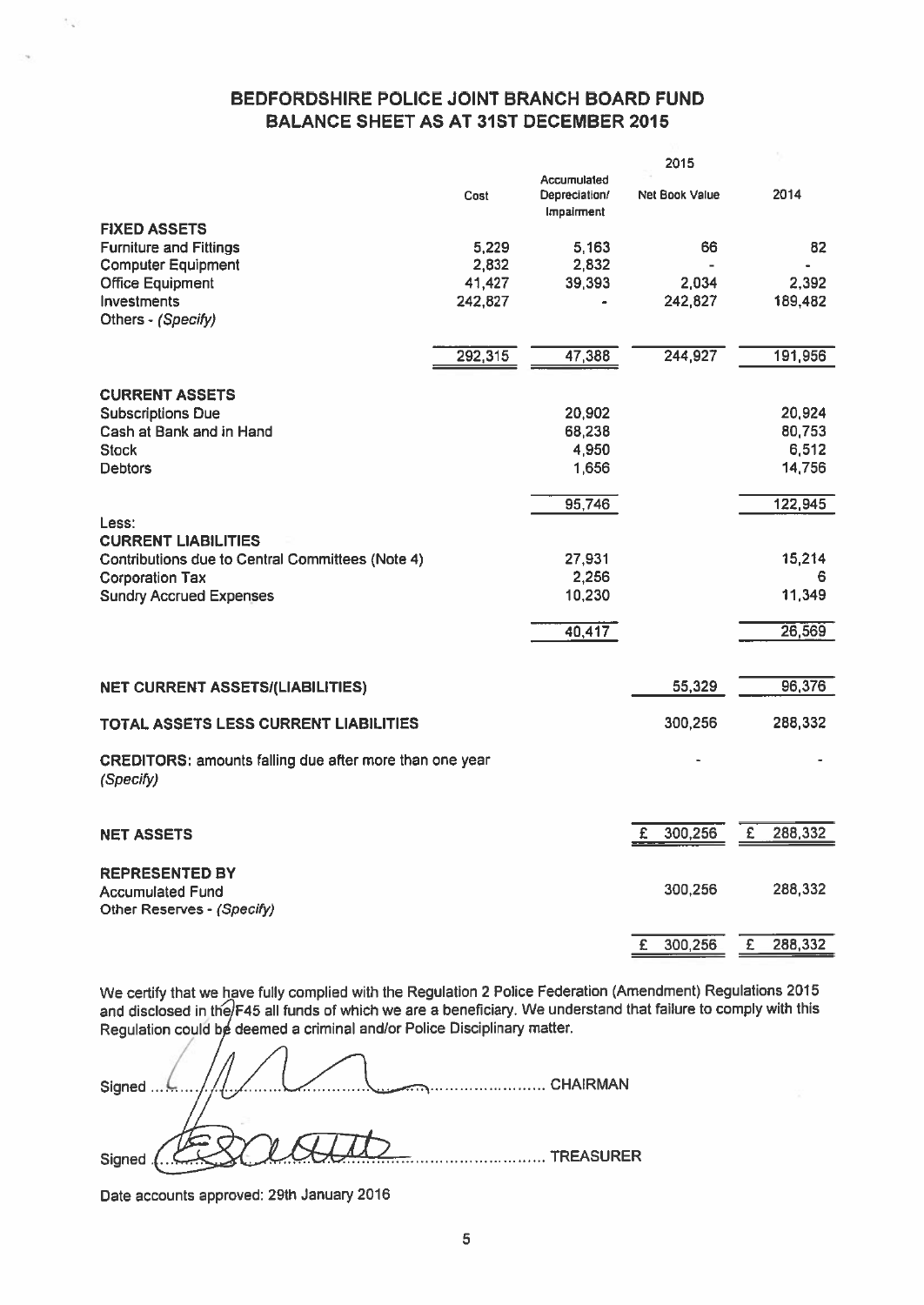# BEDFORDSHIRE POLICE JOINT BRANCH BOARD FUND NOTES TO THE FINANCIAL STATEMENTS FOR THE YEAR ENDED 31ST DECEMBER 2015

٠,

|   |                                                      | 2015           | 2014                    |
|---|------------------------------------------------------|----------------|-------------------------|
|   | 1. ADMINISTRATIVE EXPENSES                           |                |                         |
|   | <b>Annual Conference</b>                             | 6,757          | 7,590                   |
|   | <b>Audit and Accountancy Charges</b>                 | 3,540          | 5,435                   |
|   | <b>Clerical Assistance and Social Security Costs</b> | 12,436         | 11,503                  |
|   | <b>Computer Consumables</b>                          | 3,786          | 6,316                   |
|   | <b>Corporation Tax</b>                               | 2,250          | (473)                   |
|   | Depreciation                                         | 375            | 1,205                   |
|   | Donations - (Specify)                                |                |                         |
|   | D Phillips Memorial Fund                             | 1,100          |                         |
|   | <b>Hunts Community Cancer Care</b>                   | 550            |                         |
|   | <b>Bedfordshire Police Cadets</b>                    | 500            |                         |
|   | Bedfordshire Police Thank Awards 2016                | 500            |                         |
|   | <b>Golden Giving Charity</b>                         | 500            |                         |
|   | <b>Just Giving</b>                                   | 500            |                         |
|   | <b>Keech Hospice</b>                                 | 500            |                         |
|   | Sue Ryder Care                                       |                |                         |
|   | Other donations                                      | 500            |                         |
|   | Other - prior year                                   | 1,290          |                         |
|   | Donations - Welfare                                  |                | 10,829                  |
|   |                                                      | 7,140          | 10,036                  |
|   | Honoraria                                            | 8,750          | 9,350                   |
|   | Insurance                                            | 1,158          | 899                     |
|   | <b>Meeting Expenses</b>                              | 4,840          | 7,324                   |
|   | <b>Official Publications</b>                         | 9,985          | 2,756                   |
|   | Website costs                                        | 6,428          | 9,826                   |
|   | Postage, Printing and Stationery                     | 2,268          | 1,426                   |
|   | <b>Sundry Expenses</b>                               | 953            | 2,614                   |
|   | <b>Telephone Charges</b>                             | 934            | 1,534                   |
|   | <b>Travelling and Subsistence</b>                    | 13,732         | 18,113                  |
|   | Other Expenses - (Specify)                           |                |                         |
|   | Advertising                                          |                | 653                     |
|   | <b>Legal and Professional</b>                        | 1,526          | 3,630                   |
|   | <b>Presentations and Gifts</b>                       | 1,070          | 3,934                   |
|   | <b>Training and Seminars</b>                         | 4,635          | 3,128                   |
|   | Net movement on Lottery and Death Benefit Funds      | 4,555          |                         |
|   |                                                      |                |                         |
|   | TOTAL AS PER INCOME AND EXPENDITURE ACCOUNT          | 103,058<br>£   | £<br>117,628            |
|   |                                                      | 2015           | 2014                    |
| 1 | <b>OTHER INCOME</b>                                  |                |                         |
|   | Reimbursement of administration expenses             | 32,664         | 30,678                  |
|   | <b>Advertising income</b>                            | 3,423          | 2,250                   |
|   | <b>Interest</b>                                      |                | 29                      |
|   | Dividends received                                   | 3,345          | 3,122                   |
|   | Other income                                         |                | 555                     |
|   | Commission                                           | 620            | 990                     |
|   | Regulation 2c income                                 |                |                         |
|   | TOTAL AS PER INCOME AND EXPENDITURE ACCOUNT          | 40,052<br>£    | 37,624<br>E             |
|   |                                                      |                |                         |
|   |                                                      | 2015           | 2014                    |
| 1 | <b>GAINS / (LOSSES)</b>                              |                |                         |
|   | Gain (loss) on investments                           |                |                         |
|   | Loss on disposal of fixed assets                     |                |                         |
|   | TOTAL AS PER INCOME AND EXPENDITURE ACCOUNT          | $\overline{E}$ | $\overline{\mathbf{E}}$ |
|   |                                                      |                |                         |

Ÿ.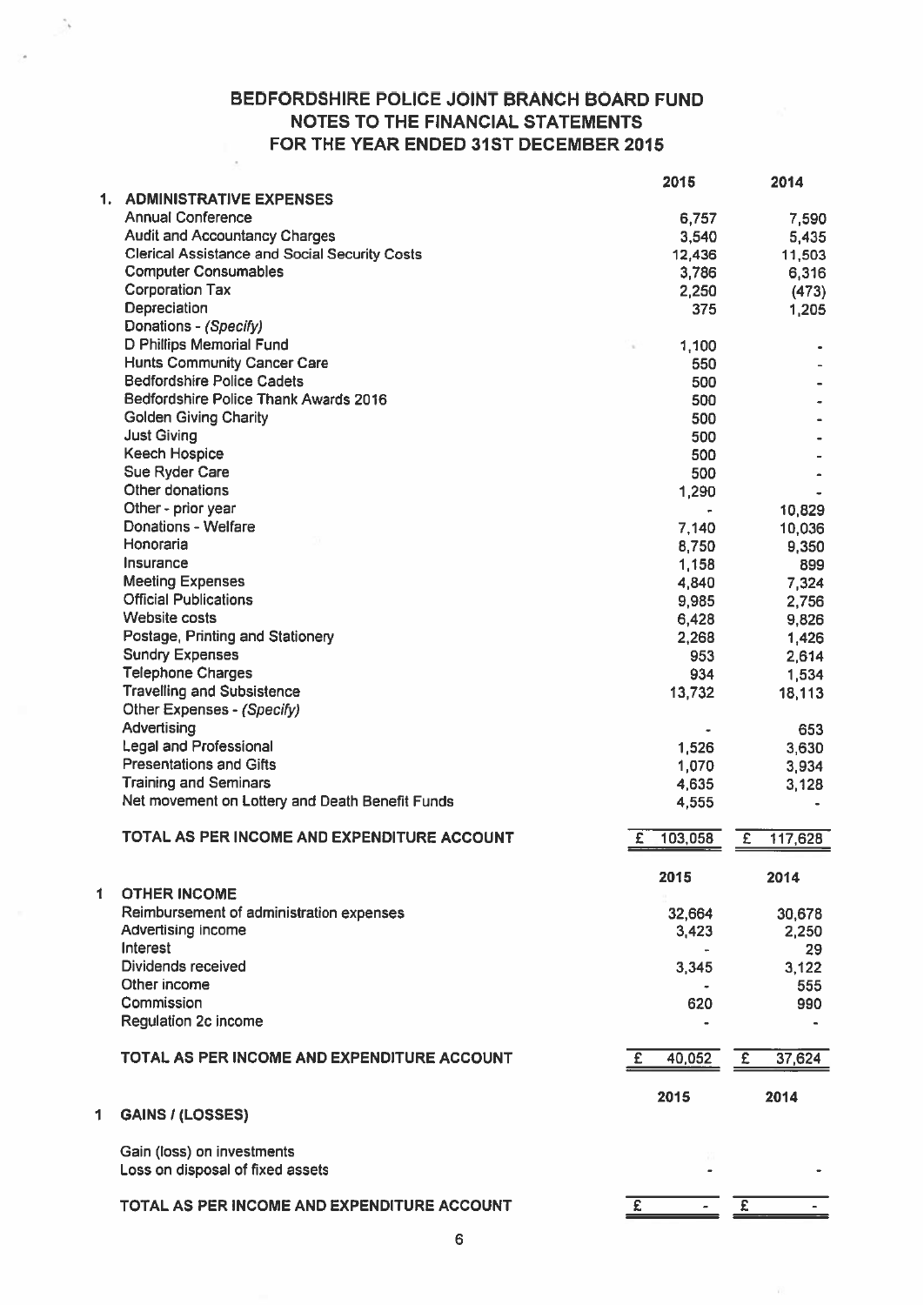# BEDFORDSHIRE POLICE JOINT BRANCH BOARD FUND NOTES TO THE FINANCIAL STATEMENTS FOR THE YEAR ENDED 31ST DECEMBER 2015

## 2. ACCOUNTING POLICIES

#### A. Accounting Convention

The financial statements have been prepared under the historic cost convention.

## B. Income

-2

Income is primarily derived from subscriptions collected from the Funds members. Other income sources may include rental/investment income and income generated from providing member services.

## C. Expenditure

Expenditure is shown inclusive of Value Added Tax.

## 0. Depreciation

Depreciation has been calculated at rates required to write off the relevant assets over their anticipated lives.

| The applicable annual rates are: |                             |
|----------------------------------|-----------------------------|
| <b>Furniture and Fittings</b>    | -10% reducing balance basis |
| <b>Computer Equipment</b>        | $-25%$ straight line basis  |
| <b>Other Assets</b>              | -25% reducing balance basis |
| Property - (Specify)             | $-2\%$ straight line basis  |

## E. Taxation

Provision is made for Corporation Tax in respect of the Fund's liability to taxation on investment income, capital gains and income derived from third party transactions.

#### F. Investments (if applicable)

Investments are shown in the financial statements at cost less provision for impairment in value.

G. Other Policies - (Specify)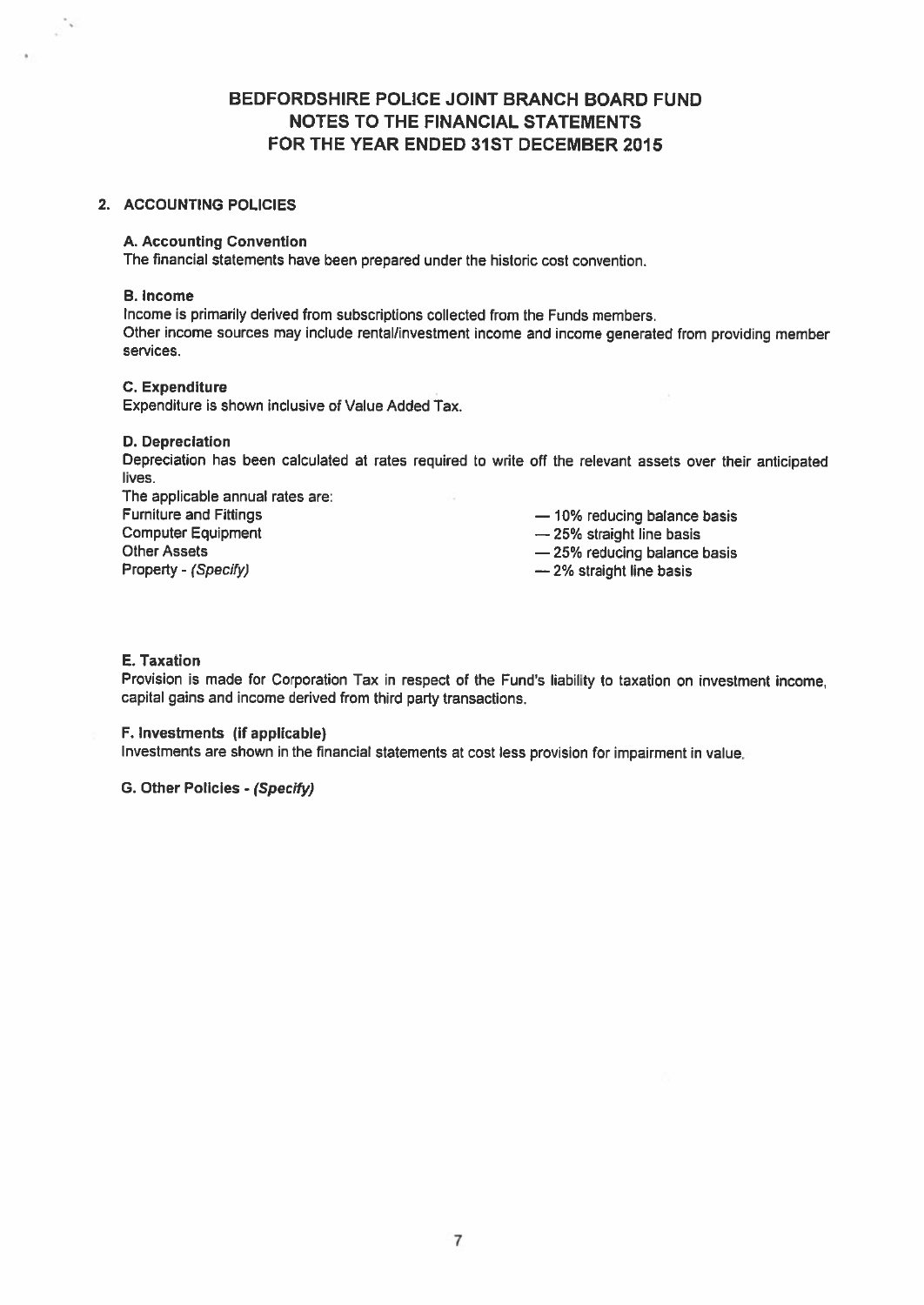# BEOFORDSHIRE POLICE JOINT BRANCH BOARD FUND NOTES TO THE FINANCIAL STATEMENTS FOR THE YEAR ENDED 31ST DECEMBER 2015

## 3. STATEMENT OF MANAGEMENT COMMITTEE'S RESPONSIBILITIES

Regulation 18(2) of the Police Federation Regulations requires the Committee, in relation to Federation funds held by it, to keep accounts showing all monies received or paid out and to cause the financial statements for each year to be audited by an independent auditor. In causing the financial statements to be prepared, the Committee is required to:

- Select suitable accounting policies and apply them consistently.
- Make judgements and estimates that are reasonable and prudent.

• Ensure that the financial statements are prepared on the going concern basis unless it is appropriate to presume otherwise.

The Committee is responsible for keeping adequate accounting records and also is responsible for safe guarding the assets of the Fund and hence for taking reasonable steps for the prevention and detection of fraud and other irregularities.

## 4a. CONTRIBUTIONS DUE TO/(FROM) CENTRAL COMMITTEES

|         |                                     | 2014   |
|---------|-------------------------------------|--------|
|         |                                     | 14,212 |
|         |                                     | 1,293  |
| (1,609) |                                     | (291)  |
| 4,842   | ◠                                   | 15,214 |
|         | 2015<br>------<br>7,636<br>(1, 185) |        |

## 4b. CONTRIBUTIONS DUE TO/(FROM) JOINT CENTRAL COMMITTEE (FROM 1ST APRIL 2015)

|                  | 2015   | 2014      |
|------------------|--------|-----------|
| Constables       | 19,350 | $\bullet$ |
| <b>Sergeants</b> | 3,037  | ٠         |
| Inspectors       | 717    | -         |
|                  | 23,104 | ∽<br>۰    |

## 5. CONTRIBUTING AND NON CONTRIBUTING MEMBERS AT 31ST DECEMBER 2015

|                  | No. of Contributing<br><b>Members</b> |      | No. of Non Contributing<br><b>Members</b> |      | Others* |      |
|------------------|---------------------------------------|------|-------------------------------------------|------|---------|------|
|                  | 2015                                  | 2014 | 2015                                      | 2014 | 2015    | 2014 |
| Cadets           |                                       |      |                                           |      |         |      |
| Constables       | 728                                   | 710  |                                           |      |         |      |
| Sergeants        | 171                                   | 165  |                                           | ۰    |         |      |
| Inspectors/Chief |                                       |      |                                           |      |         |      |
| Inspectors       | 71                                    | 68   | 10                                        | 10   |         |      |
|                  | 970                                   | 943  | 27                                        | 27   |         |      |

\* This column refers to those members who are non contributors by virtue of receiving no pay, being on unpaid maternity leave or serving officers on career breaks. (J6B Circular 53/96 refers)

## 6. INVESTMENTS (if applicable)

|                             | <b>Cost Less Provision</b> |         | <b>Market Value</b> |         |
|-----------------------------|----------------------------|---------|---------------------|---------|
|                             | 2015                       | 2014    | 2015                | 2014    |
| <b>Equities</b>             | ۰                          |         |                     |         |
| <b>Fixed Interest Funds</b> |                            |         |                     |         |
| <b>Unit Trusts</b>          | 242.827                    | 189.482 | 282.517             | 228,740 |
| Others - (Specify)          |                            |         |                     |         |
|                             |                            |         |                     |         |
|                             | 242.827                    | 189,482 | 282.517             | 228.740 |